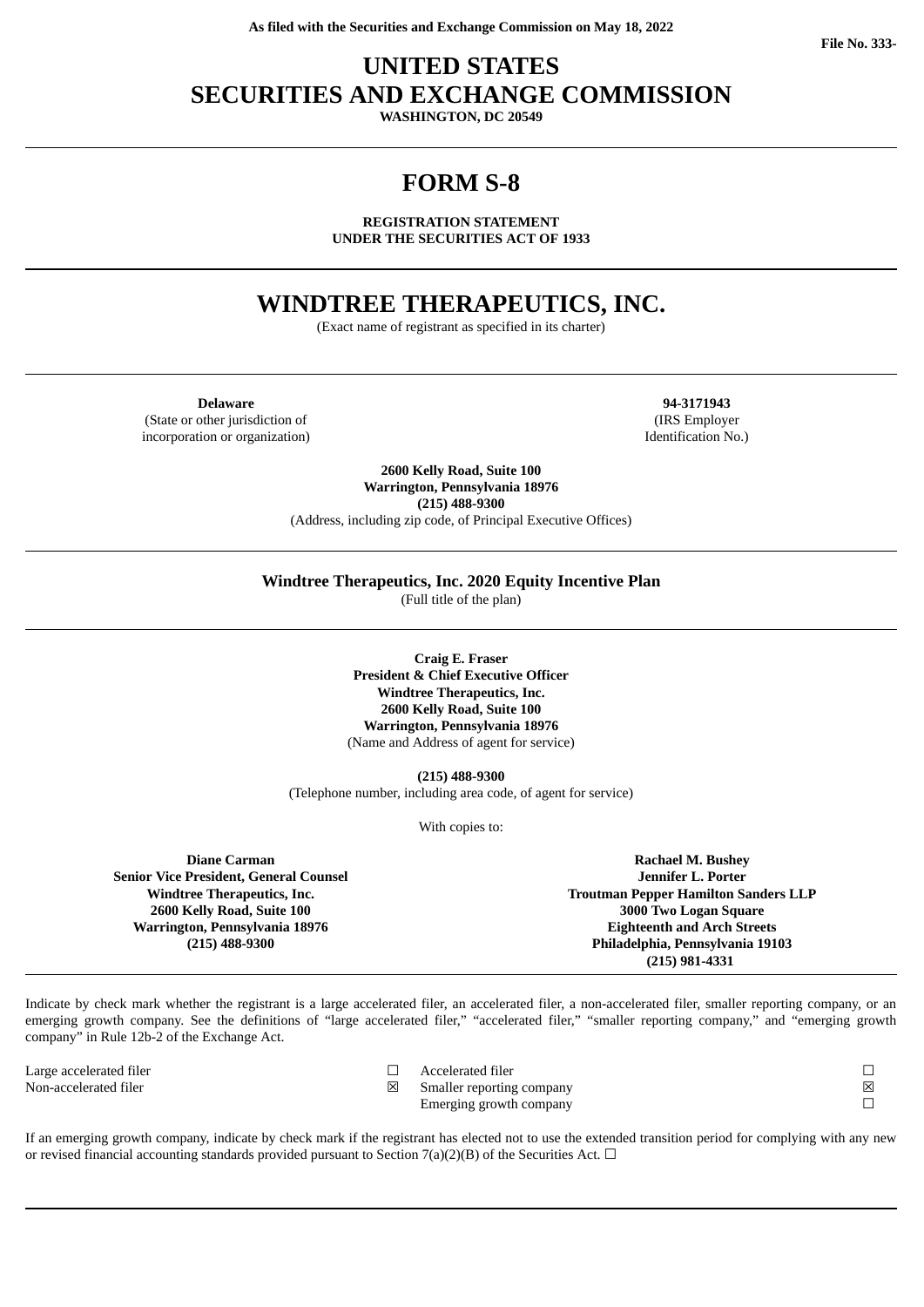# **EXPLANATORY NOTE**

This Registration Statement on Form S-8 (this "Registration Statement") is being filed for the purpose of registering an additional 1,130,757 shares of common stock, par value \$0.001 per share ("Common Stock"), of Windtree Therapeutics, Inc. (the "Company") that were added to the number of shares authorized for issuance under the Windtree Therapeutics, Inc. 2020 Equity Incentive Plan (the "2020 Plan") for which a Registration Statement on Form S-8 relating to the same employee benefit plan is effective.

The Company previously filed a Registration Statement on Form S-8 (File No. 333-253065) (the "Prior Registration Statement") with the Securities and Exchange Commission (the "Commission") on February 12, 2021 to register 1,535,500 shares of Common Stock that were authorized for issuance under the 2020 Plan. Upon the effectiveness of this Registration Statement, an aggregate of 2,666,257 shares of Common Stock will be registered for issuance from time to time under the 2020 Plan. Pursuant to General Instruction E to Form S-8, the contents of the Prior Registration Statement are incorporated herein by reference except to the extent supplemented, amended or superseded by the information set forth herein. Only those items of Form S-8 containing new information not contained in the Prior Registration Statement are presented herein.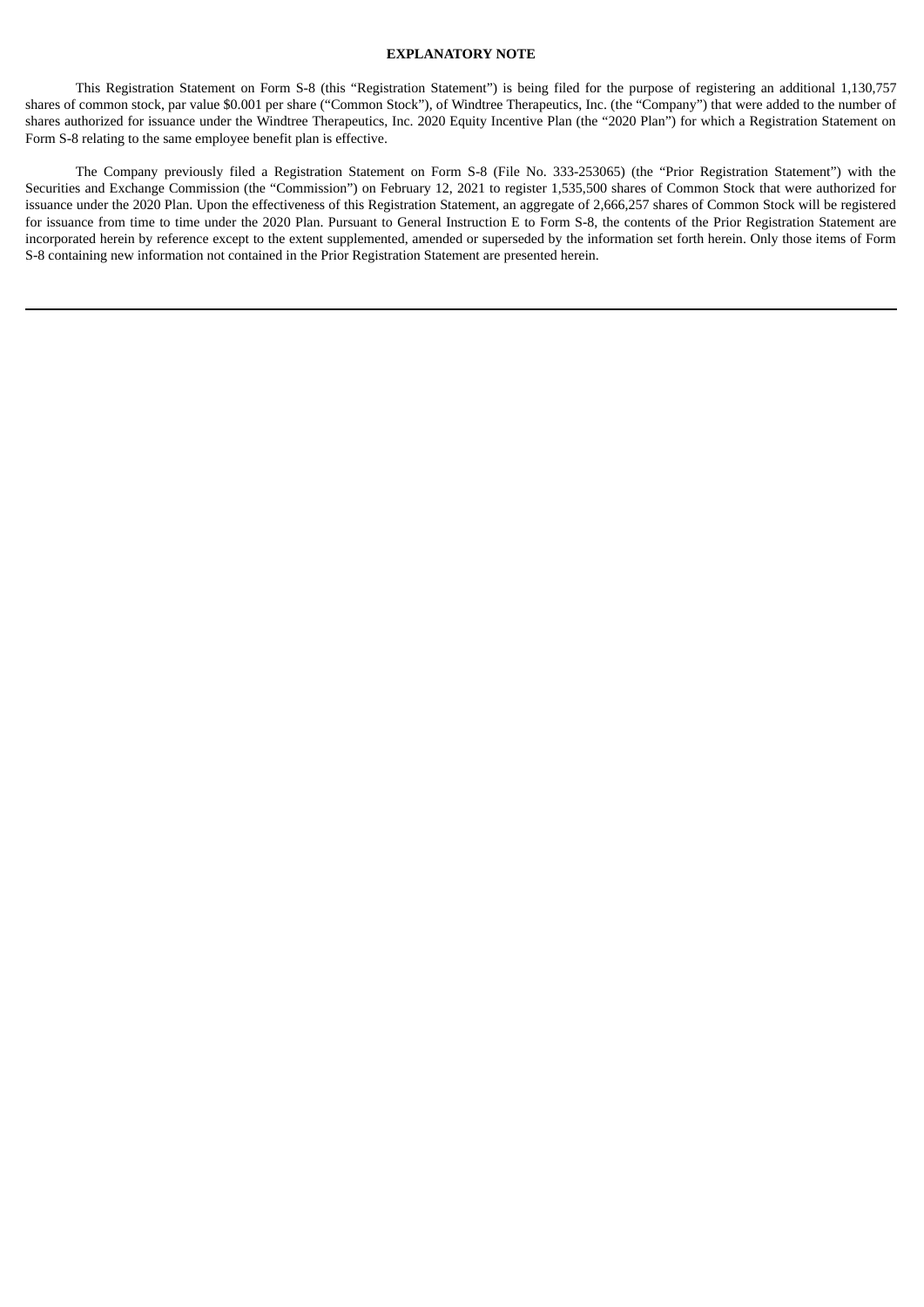## **PART I INFORMATION REQUIRED IN THE SECTION 10(a) PROSPECTUS**

### **Item 1. Plan Information.**

The documents constituting Part I of this Registration Statement will be delivered to participants in the 2020 Plan as specified by Rule 428(b)(1) under the Securities Act. Such documents are not required to be, and are not, filed with the Commission either as part of this Registration Statement or as a prospectus or prospectus supplement pursuant to Rule 424 under the Securities Act. These documents and the documents incorporated by reference in this Registration Statement pursuant to Item 3 of Part II of Form S-8, taken together, constitute a prospectus that meets the requirements of Section 10(a) of the Securities Act.

### **Item 2. Registrant Information and Employee Plan Annual Information.**

Upon written or oral request, the Company will provide, without charge, the documents incorporated by reference in Item 3 of Part II of this Registration Statement. The documents are incorporated by reference in the Section 10(a) prospectus. The Company will also provide, without charge, upon written or oral request, other documents required to be delivered to employees pursuant to Rule 428(b). Requests for the information described above should be directed to Investor Relations at ir@windtreetx.com or John P. Hamill, the Company's Chief Financial Officer and Corporate Secretary, at the address and telephone number on the cover of this Registration Statement.

# **PART II INFORMATION REQUIRED IN THE REGISTRATION STATEMENT**

### **Item 3. Incorporation of Documents by Reference.**

The following documents, which have been filed by the Company with the Commission are incorporated by reference in, and shall be deemed to be a part of, this Registration Statement:

- The Company's Annual Report on Form 10-K and 10-K/A for the year ended December 31, 2021 filed with the Commission on [March](http://www.sec.gov/ix?doc=/Archives/edgar/data/946486/000143774922007757/wint20211231_10k.htm) 31, 2022 and [April](http://www.sec.gov/ix?doc=/Archives/edgar/data/946486/000143774922010256/wint20220331_10ka.htm) 29, 2022, respectively;
- The Company's Definitive Proxy Statement on Schedule 14A, filed with the Commission on May 11, [2022](http://www.sec.gov/Archives/edgar/data/946486/000143774922011924/wint20220508_def14a.htm);
- The Company's Quarterly Report on Form 10-Q for the quarter ended March 31, [2022](http://www.sec.gov/ix?doc=/Archives/edgar/data/946486/000143774922011122/wint20220331_10q.htm) filed with the Commission on May 5, 2022;
- The Company's Current Reports on Form 8-K (other than Current Reports furnished under Item 2.02 or Item 7.01 of Form 8-K and exhibits filed on such form that are related to such items) filed with the Commission on [March](http://www.sec.gov/ix?doc=/Archives/edgar/data/946486/000143774922007759/wint20220330_8k.htm) 15, 2022; March 31, 2022; [April](http://www.sec.gov/ix?doc=/Archives/edgar/data/946486/000143774922009283/wint20220419_8k.htm) 20, [2022;](http://www.sec.gov/ix?doc=/Archives/edgar/data/946486/000143774922011123/wint20220406_8k.htm) May 5, 2022; and May 11, [2022;](http://www.sec.gov/ix?doc=/Archives/edgar/data/946486/000143774922011918/wint20220511_8k.htm) and
- The description of the Common Stock included in the Company's Form 8-A filed with the Commission on May 15, [2020](http://www.sec.gov/Archives/edgar/data/946486/000143774920010889/wint20200511_8a12b.htm), including any amendments or reports filed for the purpose of updating such description.

All reports and other documents the Company subsequently files (other than Current Reports furnished under Item 2.02 or Item 7.01 of Form 8-K and exhibits filed on such form that are related to such items unless such Form 8-K expressly provides to the contrary) pursuant to Section 13(a), 13(c), 14, or 15(d) of the Securities Exchange Act of 1934, as amended (the "Exchange Act") including all such documents the Company may file with the Commission after the date of this Registration Statement and prior to the effectiveness of this Registration Statement, but excluding any information furnished to, rather than filed with, the Commission, will also be incorporated by reference into this Registration Statement and deemed to be part of this Registration Statement from the date of the filing of such reports and documents.

For purposes of this Registration Statement, any document or any statement contained in a document incorporated or deemed to be incorporated herein by reference shall be deemed to be modified or superseded to the extent that a subsequently filed document or a statement contained therein, or in any other subsequently filed document which also is or is deemed to be incorporated by reference, modifies or supersedes such document or such statement in such document. Any statement so modified or superseded shall not be deemed, except as so modified or superseded, to constitute a part of this Registration Statement.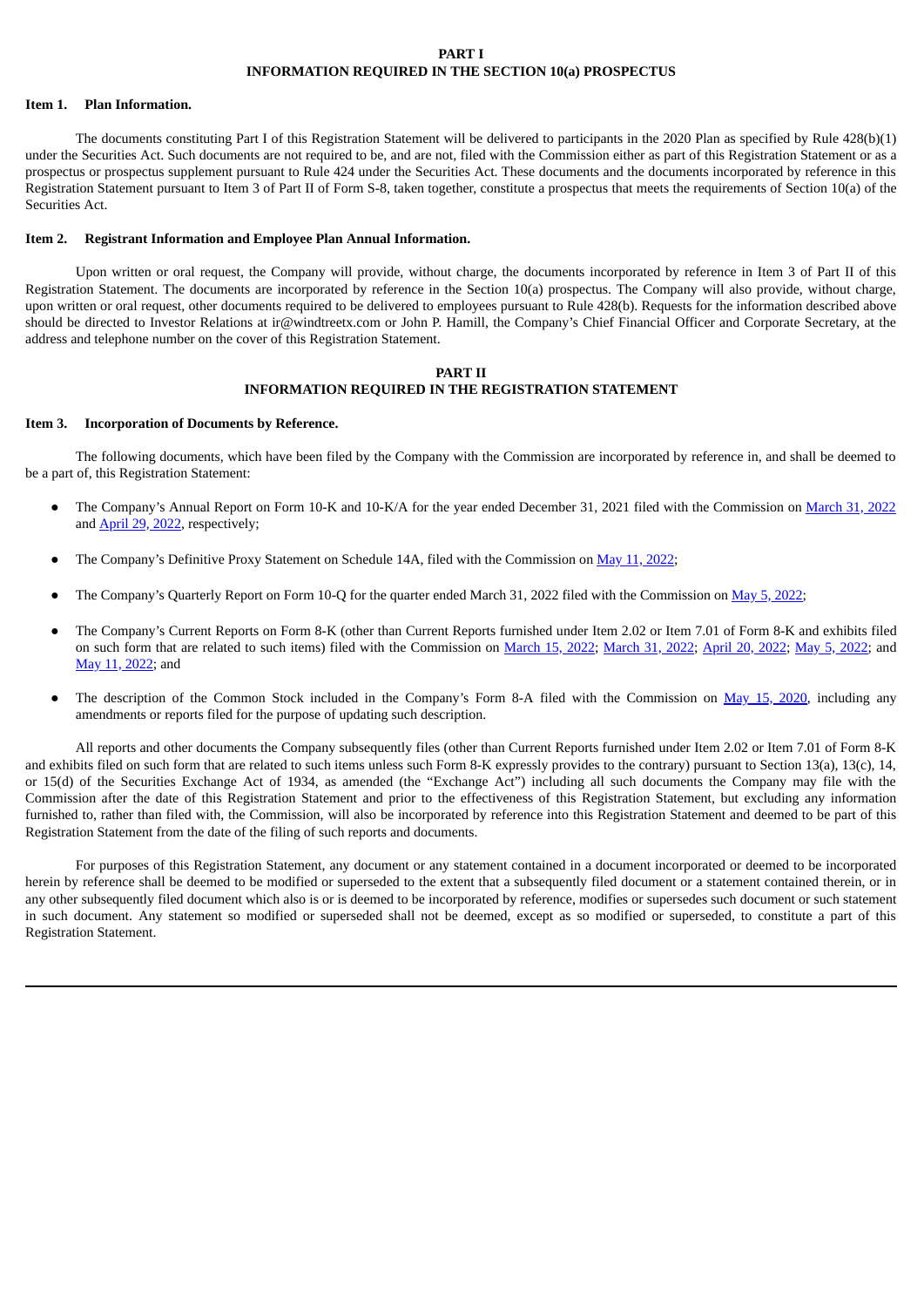You may request a copy, without charge, of any of the documents incorporated by reference in this prospectus (other than exhibits, unless they are specifically incorporated by reference in the documents) by writing or telephoning us at the address and telephone number on the cover of this Registration Statement.

# **Item 8. Exhibits.**

The following documents are filed as exhibits to this Registration Statement:

| <b>EXHIBIT INDEX</b> |                                                                                                                                       |  |  |  |  |
|----------------------|---------------------------------------------------------------------------------------------------------------------------------------|--|--|--|--|
| <b>Exhibit</b>       |                                                                                                                                       |  |  |  |  |
| <b>Number</b>        | <b>Description of Exhibit</b>                                                                                                         |  |  |  |  |
| 4.1                  | Amended and Restated Certificate of Incorporation (incorporated by reference to Exhibit 3.1 to the Company's Annual Report on Form    |  |  |  |  |
|                      | 10-K, as filed with the Commission on April 17, 2018).                                                                                |  |  |  |  |
| 4.2                  | Amendment to the Amended and Restated Certificate of Incorporation (incorporated by reference to Exhibit 3.1 to the Company's Form    |  |  |  |  |
|                      | 8-K, as filed with the Commission on April 29, 2020).                                                                                 |  |  |  |  |
| 4.3                  | Amended and Restated By-Laws (incorporated by reference to Exhibit 3.2 to the Company's Form 8-K, as filed with the Commission on     |  |  |  |  |
|                      | April 18, 2016).                                                                                                                      |  |  |  |  |
| $5.1*$               | Opinion of Troutman Pepper Hamilton Sanders LLP.                                                                                      |  |  |  |  |
| $23.1*$              | Consent of Troutman Pepper Hamilton Sanders LLP (included in Exhibit 5.1).                                                            |  |  |  |  |
| $23.2*$              | Consent of Ernst & Young LLP, Independent Registered Public Accounting Firm.                                                          |  |  |  |  |
| $24.1*$              | Power of Attorney (included on the signature page of the Registration Statement).                                                     |  |  |  |  |
| 99.1                 | Windtree Therapeutics, Inc. 2020 Equity Incentive Plan (incorporated by reference to Exhibit 10.1 to the Company's Form 8-K, as filed |  |  |  |  |
|                      | with the Commission on December 31, 2020).                                                                                            |  |  |  |  |
| 99.2                 | Form of Restricted Stock Unit Award Agreement (incorporated by reference to Exhibit 4.5 to the Company's Form S-8, as filed with the  |  |  |  |  |
|                      | Commission on February 12, 2021).                                                                                                     |  |  |  |  |
| 99.3                 | Form of Stock Option Award Agreement (incorporated by reference to Exhibit 4.6 to the Company's Form S-8, as filed with the           |  |  |  |  |
|                      | Commission on February 12, 2021).                                                                                                     |  |  |  |  |
| $107*$               | <b>Filing Fee Table.</b>                                                                                                              |  |  |  |  |
|                      |                                                                                                                                       |  |  |  |  |

\* Filed herewith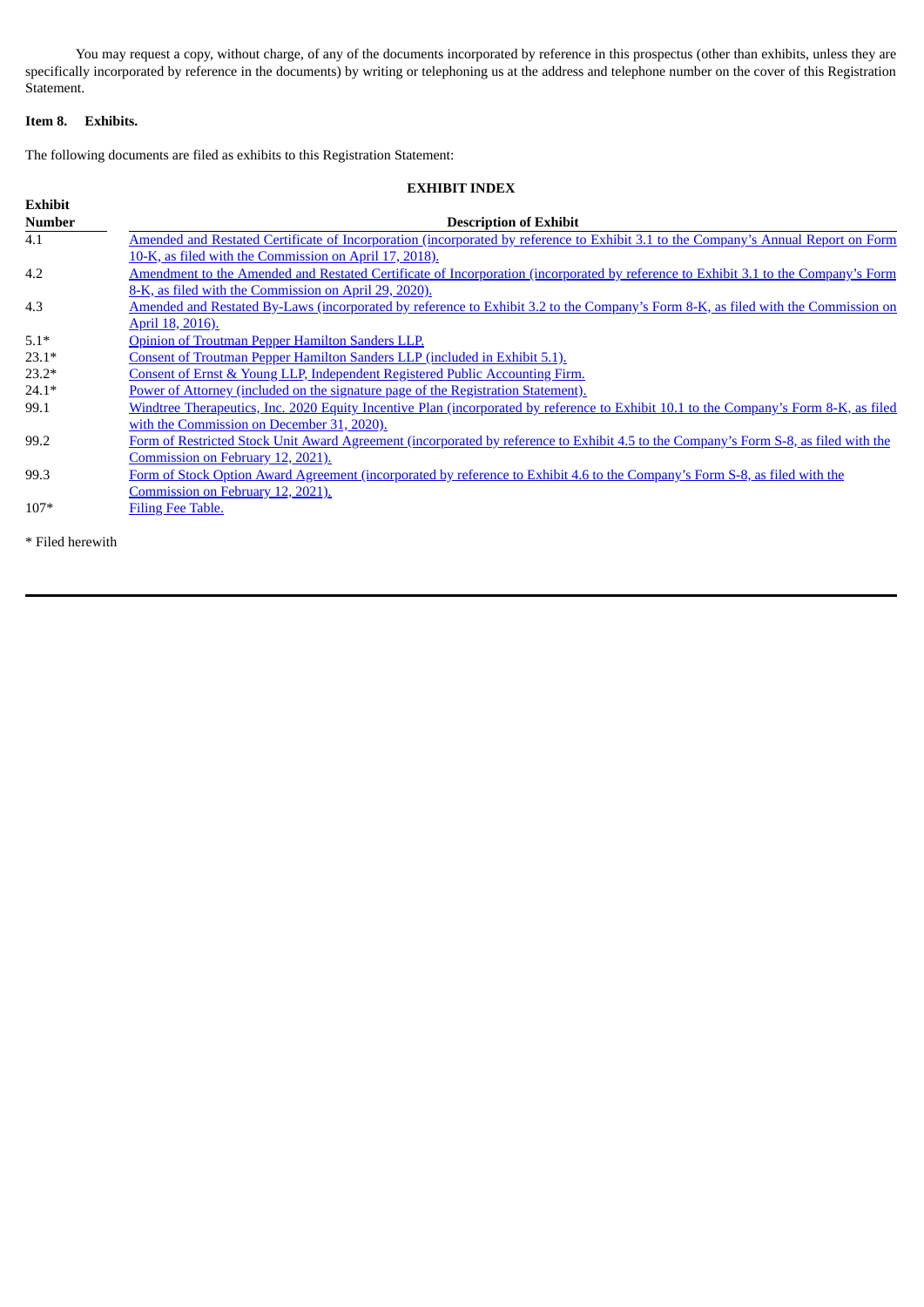#### **SIGNATURES**

Pursuant to the requirements of the Securities Act of 1933, the Registrant certifies that it has reasonable grounds to believe that it meets all of the requirements for filing on Form S-8 and has duly caused this Registration Statement to be signed on its behalf by the undersigned, thereunto duly authorized, in the City of Warrington, Commonwealth of Pennsylvania, on May 18, 2022.

# **WINDTREE THERAPEUTICS, INC.**

By: /s/ Craig E. Fraser Craig E. Fraser President and Chief Executive Officer (Principal Executive Officer)

# **POWER OF ATTORNEY**

<span id="page-4-0"></span>**KNOW ALL PERSONS BY THESE PRESENTS**, that each person whose signature appears below hereby constitutes and appoints Craig E. Fraser and John P. Hamill, and each of them, as his or her true and lawful attorney-in-fact and agent with full power of substitution, for him or her in any and all capacities, to sign any and all amendments to this Registration Statement (including post-effective amendments), and to file the same, with all exhibits thereto and other documents in connection therewith, with the Commission, granting unto said attorney-in-fact, proxy, and agent full power and authority to do and perform each and every act and thing requisite and necessary to be done in connection therewith, as fully for all intents and purposes as he or she might or could do in person, hereby ratifying and confirming all that said attorney-in-fact, proxy and agent, or his substitute, may lawfully do or cause to be done by virtue hereof.

Pursuant to the requirements of the Securities Act, this Registration Statement has been signed by the following persons in the capacities and on the dates indicated.

| <b>Signature</b>                             | <b>Title</b>                                                                                      | <b>Date</b>  |  |  |
|----------------------------------------------|---------------------------------------------------------------------------------------------------|--------------|--|--|
| /s/ Craig E. Fraser<br>Craig E. Fraser       | Director, President, and Chief Executive Officer<br>(Principal Executive Officer)                 | May 18, 2022 |  |  |
| /s/ John P. Hamill<br>John P. Hamill         | Senior Vice President and Chief Financial Officer<br>(Principal Financial and Accounting Officer) | May 18, 2022 |  |  |
| /s/ James Huang<br>James Huang               | Director (Chairman of the Board)                                                                  | May 18, 2022 |  |  |
| /s/ Daniel Geffken<br>Daniel Geffken         | <b>Director</b>                                                                                   | May 18, 2022 |  |  |
| /s/ Evan Loh, M.D.<br>Evan Loh, M.D.         | <b>Director</b>                                                                                   | May 18, 2022 |  |  |
| /s/ Robert Scott, M.D.<br>Robert Scott, M.D. | <b>Director</b>                                                                                   | May 18, 2022 |  |  |
| /s/ Leslie J. Williams<br>Leslie J. Williams | <b>Director</b>                                                                                   | May 18, 2022 |  |  |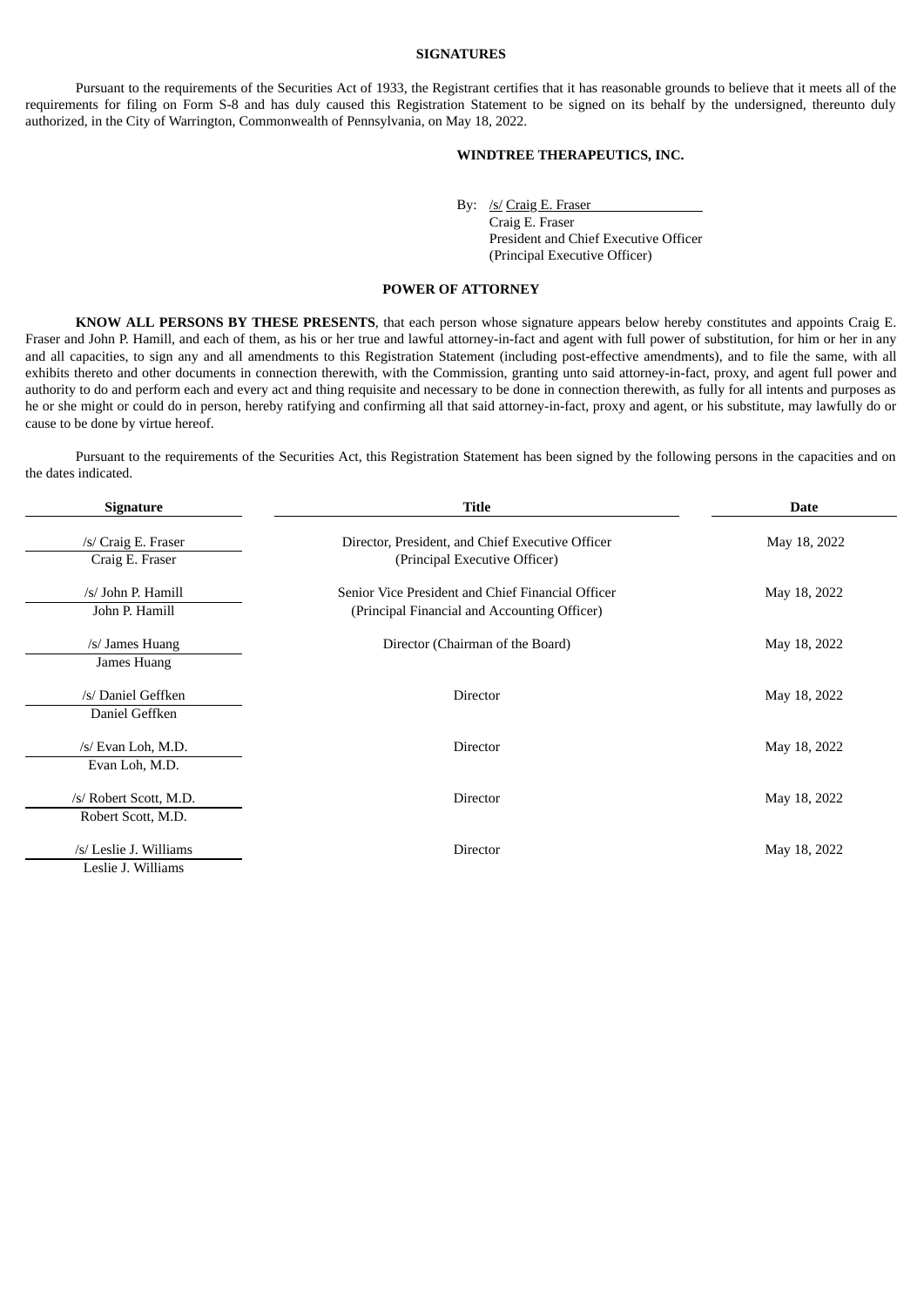<span id="page-5-0"></span>Troutman Pepper Hamilton Sanders LLP 3000 Two Logan Square, Eighteenth and Arch Streets Philadelphia, PA 19103-2799 troutman.com



May 18, 2022

Board of Directors Windtree Therapeutics, Inc. 2600 Kelly Road, Suite 100 Warrington, Pennsylvania 18976

Ladies and Gentlemen:

We are acting as counsel to Windtree Therapeutics, Inc., a Delaware corporation (the "**Company**"), in connection with its registration statement on Form S-8, as amended (the "**Registration Statement**"), filed with the Securities and Exchange Commission under the Securities Act of 1933, as amended (the "**Act**"), relating to the proposed offering of up to 1,130,757 shares of common stock, par value \$0.001 per share, of the Company (the "**Shares**"), all of which Shares are issuable pursuant to the Company's 2020 Equity Incentive Plan (the "**Plan**"). This opinion letter is furnished to you at your request to enable you to fulfill the requirements of Item 601(b)(5) of Regulation S-K, 17 C.F.R. § 229.601(b)(5), in connection with the Registration Statement.

For purposes of this opinion letter, we have examined copies of such agreements, instruments and documents as we have deemed an appropriate basis on which to render the opinions hereinafter expressed. In our examination of the aforesaid documents, we have assumed the genuineness of all signatures, the legal capacity of all natural persons, the accuracy and completeness of all documents submitted to us, the authenticity of all original documents, and the conformity to authentic original documents of all documents submitted to us as copies (including telecopies). As to all matters of fact, we have relied on the representations and statements of fact made in the documents so reviewed, and we have not independently established the facts so relied on. This opinion letter is given, and all statements herein are made, in the context of the foregoing.

This opinion letter is based as to matters of law solely on the General Corporation Law of the State of Delaware, as amended. We express no opinion herein as to any other statutes, rules or regulations.

Based upon, subject to and limited by the foregoing, we are of the opinion that following (i) effectiveness of the Registration Statement, (ii) issuance of the Shares pursuant to the terms of the Plan, and (iii) receipt by the Company of the consideration for the Shares specified in the resolutions of the Board of Directors or a duly authorized committee thereof, the Plan and any underlying award agreements or letters, the Shares will be validly issued, fully paid, and nonassessable.

This opinion letter has been prepared for use in connection with the Registration Statement. We assume no obligation to advise you of any changes in the foregoing subsequent to the effective date of the Registration Statement.

We hereby consent to the filing of this opinion letter as Exhibit 5.1 to the Registration Statement. In giving this consent, we do not thereby admit that we are an "expert" within the meaning of the Act.

Very truly yours, /s/ TROUTMAN PEPPER HAMILTON SANDERS LLP TROUTMAN PEPPER HAMILTON SANDERS LLP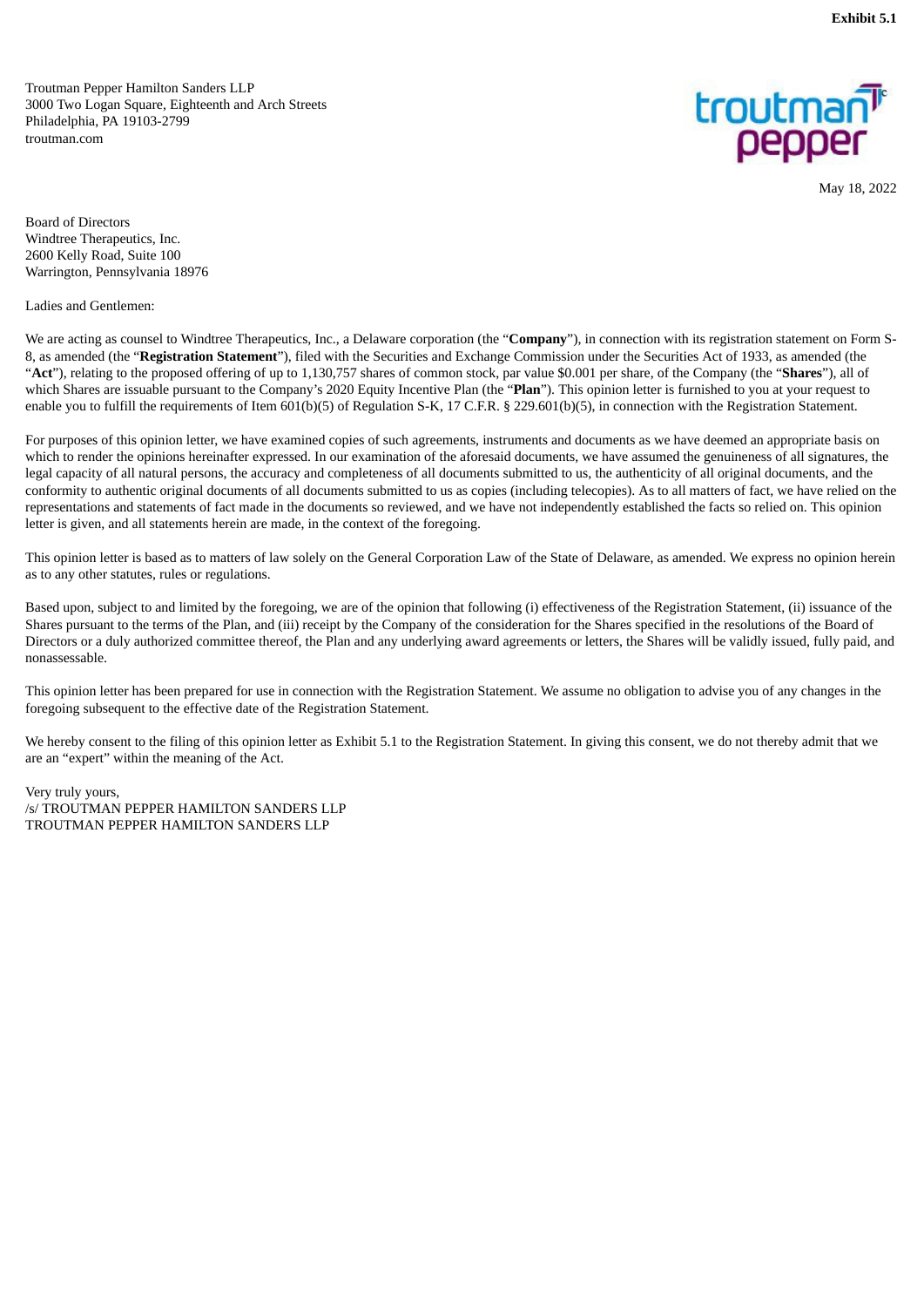# **Consent of Independent Registered Public Accounting Firm**

<span id="page-6-0"></span>We consent to the incorporation by reference in the Registration Statement (Form S-8) pertaining to the Windtree Therapeutics, Inc. 2020 Equity Incentive Plan of our report dated March 31, 2022, with respect to the consolidated financial statements of Windtree Therapeutics, Inc. included in its Annual Report (Form 10-K) for the year ended December 31, 2021, filed with the Securities and Exchange Commission.

/s/ Ernst & Young LLP

Philadelphia, Pennsylvania May 18, 2022